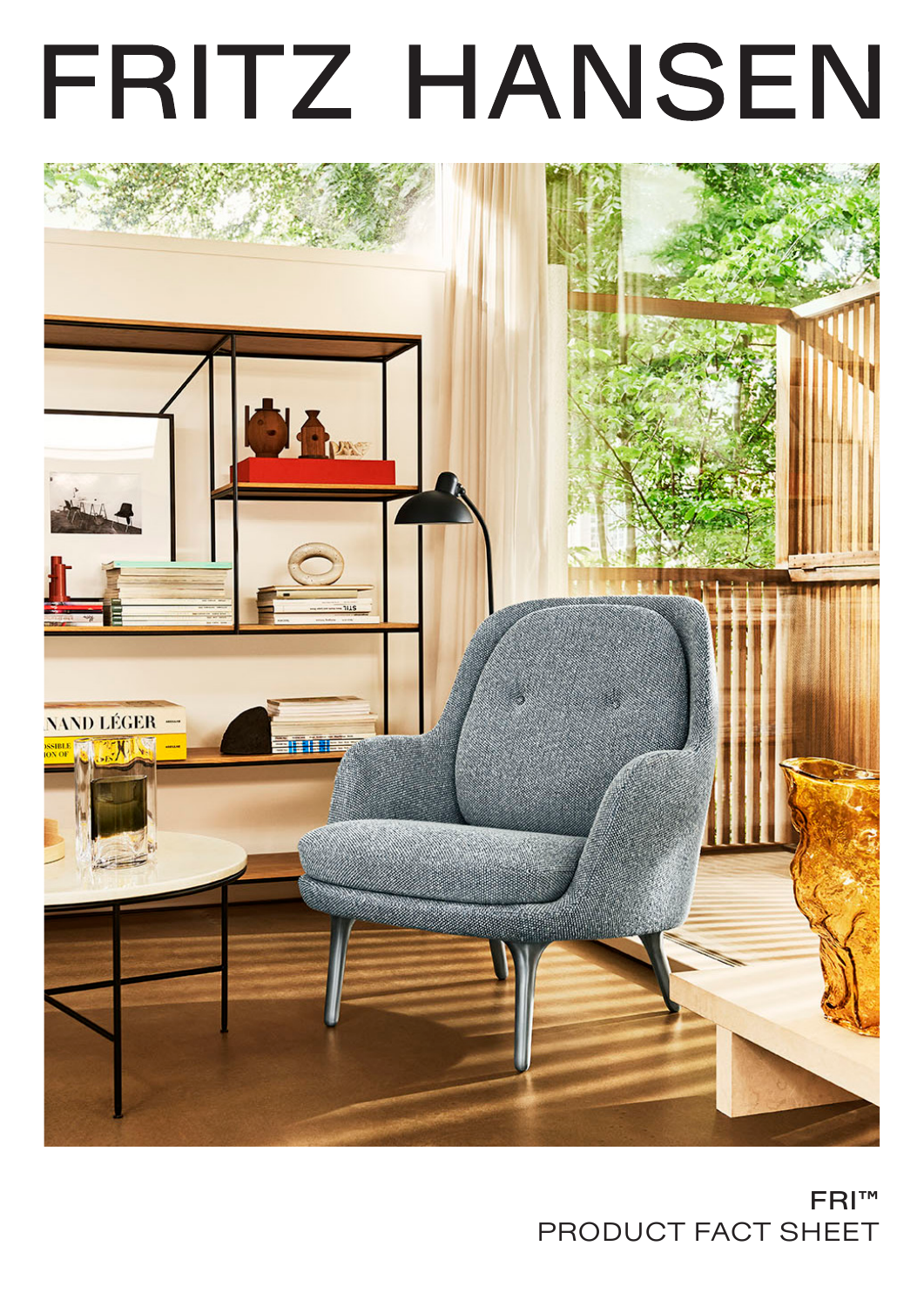# FRI™

Open, soft and simplicity itself - the lounge chair Fri™ was created by Jaime Hayon to represent exactly this. Fri is the Spanish designer's take on an extrovert chair, with the ambition of delivering a comfortable seat with a sculptural look, pleasing the body as well as the eye. Immerse in its curves, dive into its comfortability, and create an open space with a welcoming feel with Fri.

#### **PRODUCT TYPE** Lounge chair

# **ENVIRONMENT**

Indoor

# **DESIGNER/ YEAR OF DESIGN**

Jaime Hayon, 2015

# **DESIGNER**

Spanish artist-designer Jaime Hayon was born in Madrid in 1974. As a teenager, he submerged himself in skateboard culture and graffiti art, the foundation of the detailed, bold yet whimsical imagery so imminent in his work today.

After studying industrial design in Madrid and Paris he joined Fabrica in 1997, the Benetton-funded design and communication academy, working closely with the legendary image-maker and agitator Oliverio Toscani. In a short time he was promoted from student to head of their Design Department. Eight years later, Jaime broke out on his own, first with his collections of designer toys, ceramics and furniture, later followed by interior design and installations.

## **MODELS**

JH4: Lounge chair JH14: Footstool JH5: Lounge chair JH15: Footstool

# **MATERIAL**

Shell: The shell of the chair is created in hard polyurethane foam with glass fibre re-enforcement of the edges as with the Egg™ and the Swan™. The seat cushion for both the chair and the footstool is made of moulded polyurethane foam to achieve the right form and comfort. The back cushion on the chair is made of two slices of soft foam with a lumbar support to increase durability and comfort.

Bases: The base comes with four legs made of satin brushed aluminium or solid oak with a clear lacquer finish. Each leg has mounted nylon glides, suitable for a majority of floors.

The footstool has a bottom plate made of MDF on which the seat cushion is mounted

#### **Materials in %:**

JH4 with upholstery and wooden base: 3,2% Wood 12,3% Fabric 21,4% Steel 21,6% Aluminium 41,6% PUR foam

JH14 with upholstery and wooden base: 1,7% Steel 6,6% Fabric 14,9% PUR foam 36,2% Plywood 40,5% Aluminium

JH5 with upholstery and steel base: 12,6% Wood 13% Fabric 30,2% Steel ee, 276 Steer<br>44,1% PUR foam SURFACE SECRETARIES.<br>SURFACE SURFACE SECRETARIES

JH15 with upholstery and steel base: 2,2% Steel 8,8% Fabric 19,9% PUR foam

20,7% Wood 48,3% Plywood

ltems with a weight <1% of the total product weight are not included in the figures. The upholster was completed the upholstery type.<br>The upholstery type.

#### **COLOURS**

The bases are available in 2 colours:

Satin brushed aluminium or solid oak with a clear lacquer finish





172 172

# UPHOLSTERY

The upholstery for The Fri™ is available in the following selection of fabric and leather types:

Fabric: Balder, Canvas, Capture, Fame, Fiord, Divina, Divina Melange, Divina MD, Hallingdal, Loop Gris, Remix, Re-wool, Profange, Brytha Pre, Prailingaal, Eeep Grie, Hermix, Hermic<br>Rime, Safire, Steelcut, Steelcut Trio, Sunniva, Vidar and Tonus

Leather: Embrace, Grace, Soft, Natural and Rustik.

#### **PRODUCTION PROCESS**

Shell: The shell is made of hard polyurethane (PUR) foam with an embedded steel frame as well as glass fibre reenforcement of the edges. The shell is additionally reinforced with a wood frame in the seat area. Remnants from foam production are granulated, wherever possible, for recycling.

Upholstery: The Fri™ chairs are available with upholstery. Several textiles are available with EU Ecolabel Flower mark.

Base: The bases are made of brushed aluminium steel or solid oak with a clear lacquer finish. The legs are attached to the shell with screws. Production scrap (steel and aluminium) is collected for recycling.